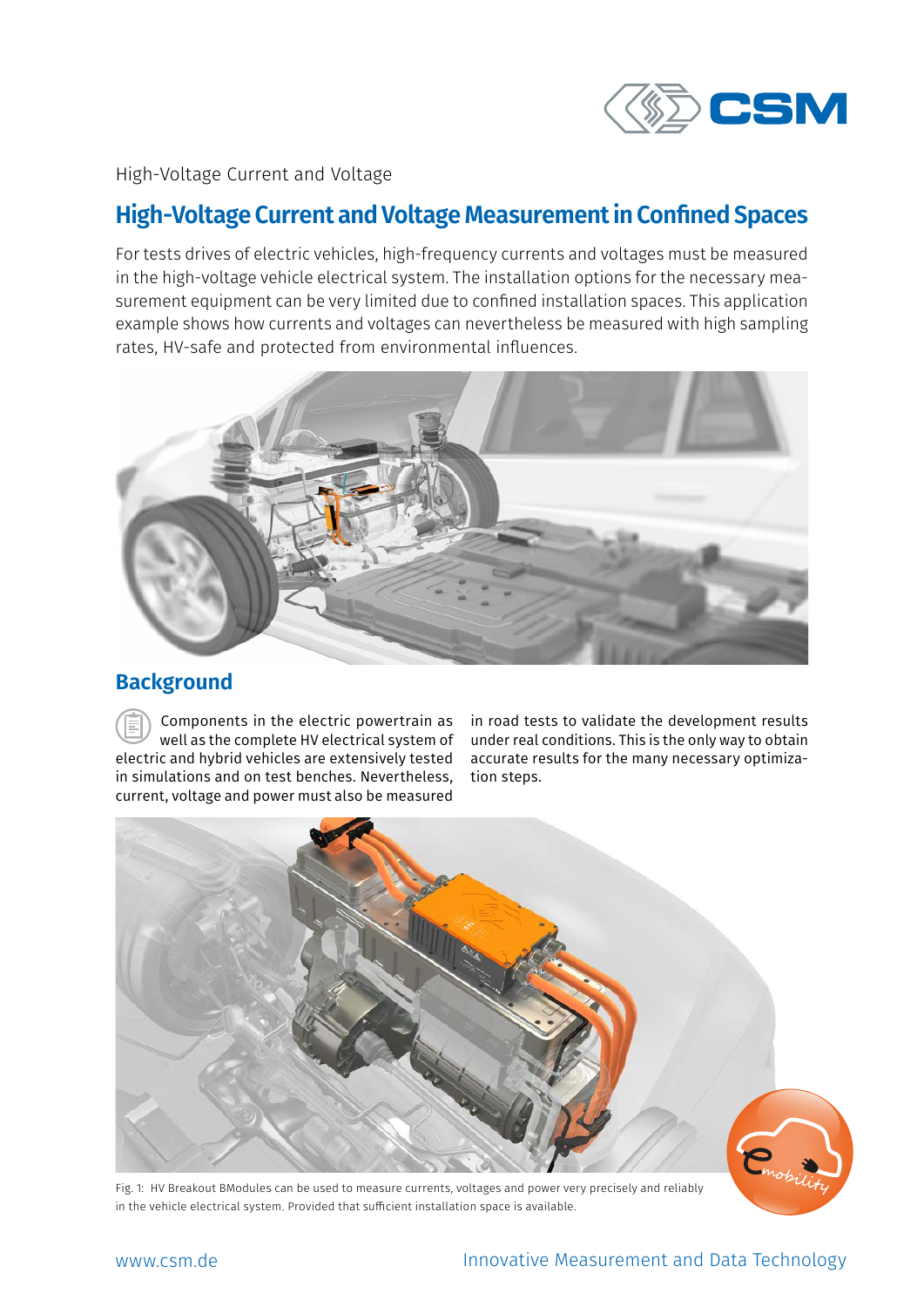For the measurement of current, voltage and power in the HV electrical system on test benches and in the vehicle, CSM's HV Breakout Modules are a proven solution: They represent the most compact and least interference-sensitive measurement technology solution for such measurement tasks. The HV Breakout Modules have a robust housing for mobile use in vehicles and measure interference-sensitive up to 2,000A and 2,000V with a high sampling rate of up to 2MS/s. The HV power calbes are connected directly in the HV-safe housing and cable is connected or passed through on the module housing.

Due to the direct measurement in the inner conductors (or also braided shields), extremely precise measurement results are achieved. However, the available installation space in the vehicle may be too small due to tightly installed components and narrow cable ducts for installation. In such cases, another solution must be found for measuring current, voltage and power in road testing.

## **Challenge**

First and foremost, the measurement technology used must be able to be installed at the desired measurement points. Sometimes narrow cable ducts or surrounding components limit the available installation space. For this reason, the

measurement technology used must then be designed even more compactly and be able to be used decentrally.



Fig. 2: Narrow cable ducts offer only limited installation space for the measurement technology to measure current and voltage in the HV power cables.

Nevertheless, very precise measurement results must be achieved, which is why further measurements directly in the inner conductor are necessary, since otherwise the results will be falsified by additionally measured shield currents and interference. In order to allow further analyses, measurements are to be made at a data rate of up to 1MHz (or even more).

The measurement technology must be installed in robust housings in order to ensure high-voltage safety for users and systems on the one hand and to protect the measurement technology from environmental influences on the other.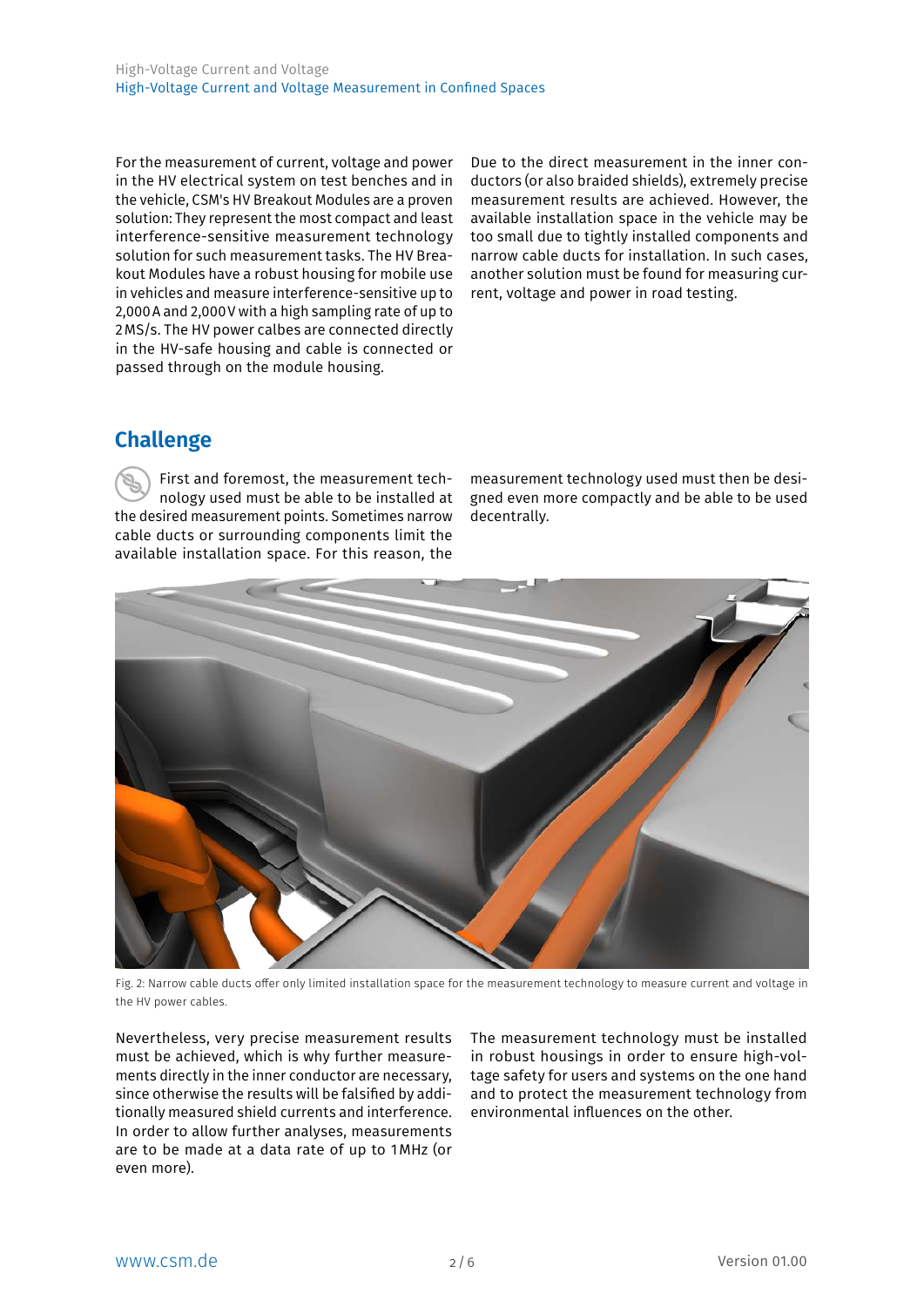## **The CSM Measurement Solution**

HV BM Split Modules are used for measuring current, voltage and power in very confined installation spaces. High-voltage Breakout Modules of the Split family (HV BM Split Modules) use the same measuring principle as the well-known CSM HV Breakout Modules for measurements in the vehicle electrical system. However, the three main components are housed in their own small HV-safe enclosures:

By separating the three main HV BM components, the space required for installation in HV power cables or in busbars is minimized. The HV SBMs are inserted directly into the HV cables via cable glands and ring terminals or PL300/PL500 connectors. The cable shield is routed separately, as with the HV Breakout Modules.



| <b>HV SBM I</b><br><b>Split Breakout-Module</b> | current measurement<br>with temperature com-<br>pensated shunt module |
|-------------------------------------------------|-----------------------------------------------------------------------|
| <b>HV SBM U</b><br><b>Split Breakout-Module</b> | voltage tap                                                           |
| <b>HV SAM</b>                                   | Measurement module                                                    |

Split Acquisition-Module



The current and voltage Split Breakout Modules are connected to the Split Acquisition Module via shielded high-voltage sensor cables using HV-safe

plug connectors. This allows the slim HV SBMs to be used individually in confined spaces and installed where space is available.



Fig. 3: Group view of the HV BM Split Modules: HV SBM (with cable connection via PL500 connector system or cable glands with ring terminals) and HV SAM (from left to right).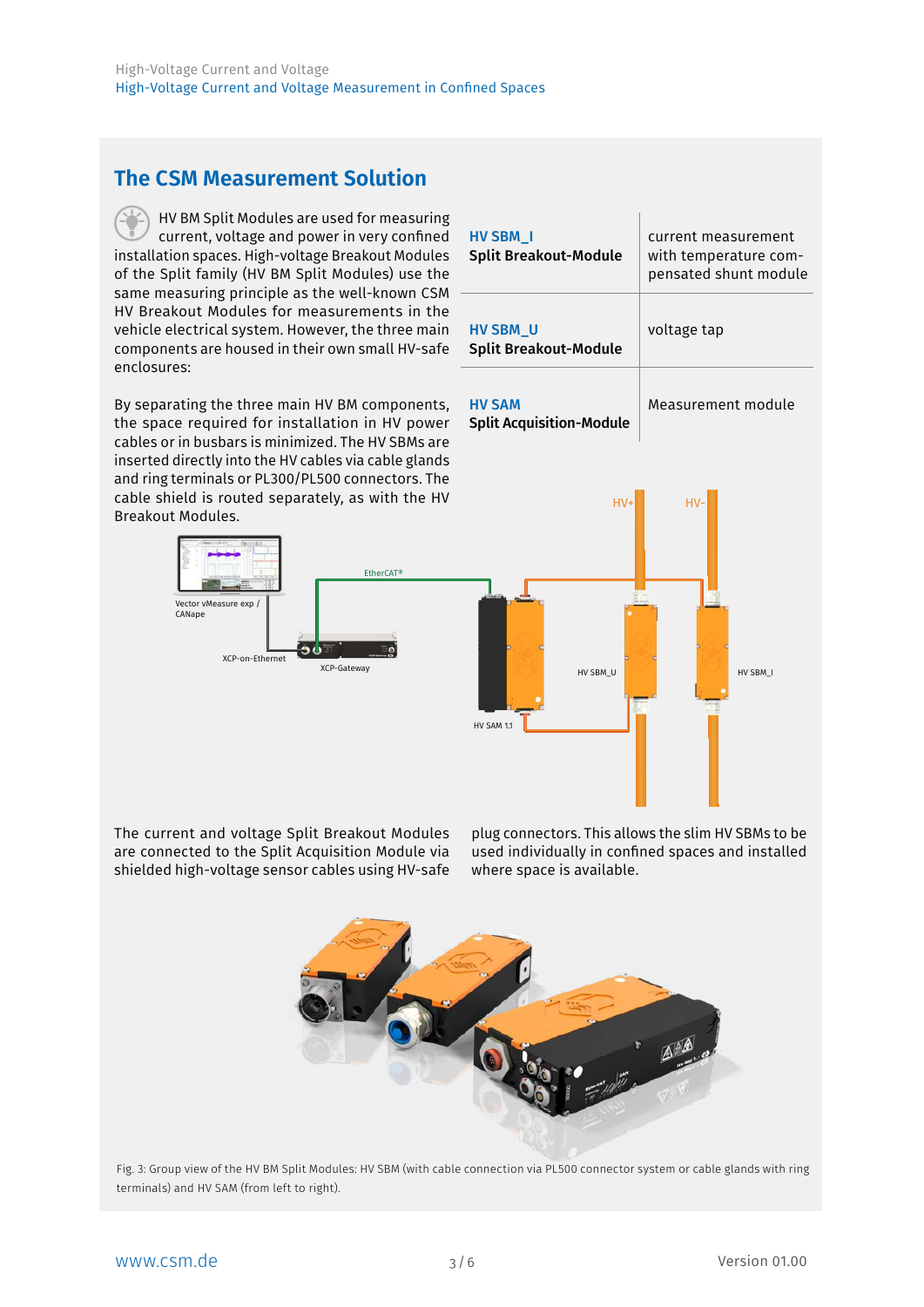

Fig. 4: High-voltage current and voltage measurement in a narrow cable duct. The Split Breakout Modules (HV SBM\_I, HV SBM\_U) for current and voltage are connected with high voltage safe sensor cables to the Split Acquisition Module (SAM). This is connected to the measuring computer via CAN or EtherCAT®.

The HV SAM performs sampling, AD conversion, filtering, online calculation, data acquisition, protocol conversion, and galvanic isolation. The HV-safe sensor cable to the HV SBM is 2 m long as standard.

As with the standard HV Breakout Modules, data output is via EtherCAT® or CAN with up to 1MHz data rate.

The measurement data output via EtherCAT® is converted to XCP-on-Ethernet via an XCP-Gateway and forwarded to the measuring computer. Further measurement modules for the acquisition of additional measured variables can be easily integrated via the XCP-Gateway.

### **Benefits**

The HV BM Split Modules enable precise current, voltage, and power measurements in very confined spaces. They use the proven technology of the HV Breakout Modules for accurate measurement results: Current measurement with shunt modules directly in the HV cables minimizes the influence of external fields, such as those that occur in magnetic field or Hall effect-based solutions. Pseudo-signals, hysteresis effects, system-related noise, characteristic shift or offset errors are practically non-existent with CSM shunt technology.

The sensor modules of the HV BM Split Modules are hardly larger than the HV lines themselves and can be installed in suitable locations. Measurements on closely installed high-voltage auxiliary consumers such as compressors, pumps, converters or braking resistors are thus made possible.

The HV BM Split modules are part of the Vector CSM E-Mobility Measurement System. They expand the decentralized, scalable measurement system for high-voltage current and voltage measurement in confined vehicle installation spaces for E-Mobility online analysis with CANape and vMeasure exp.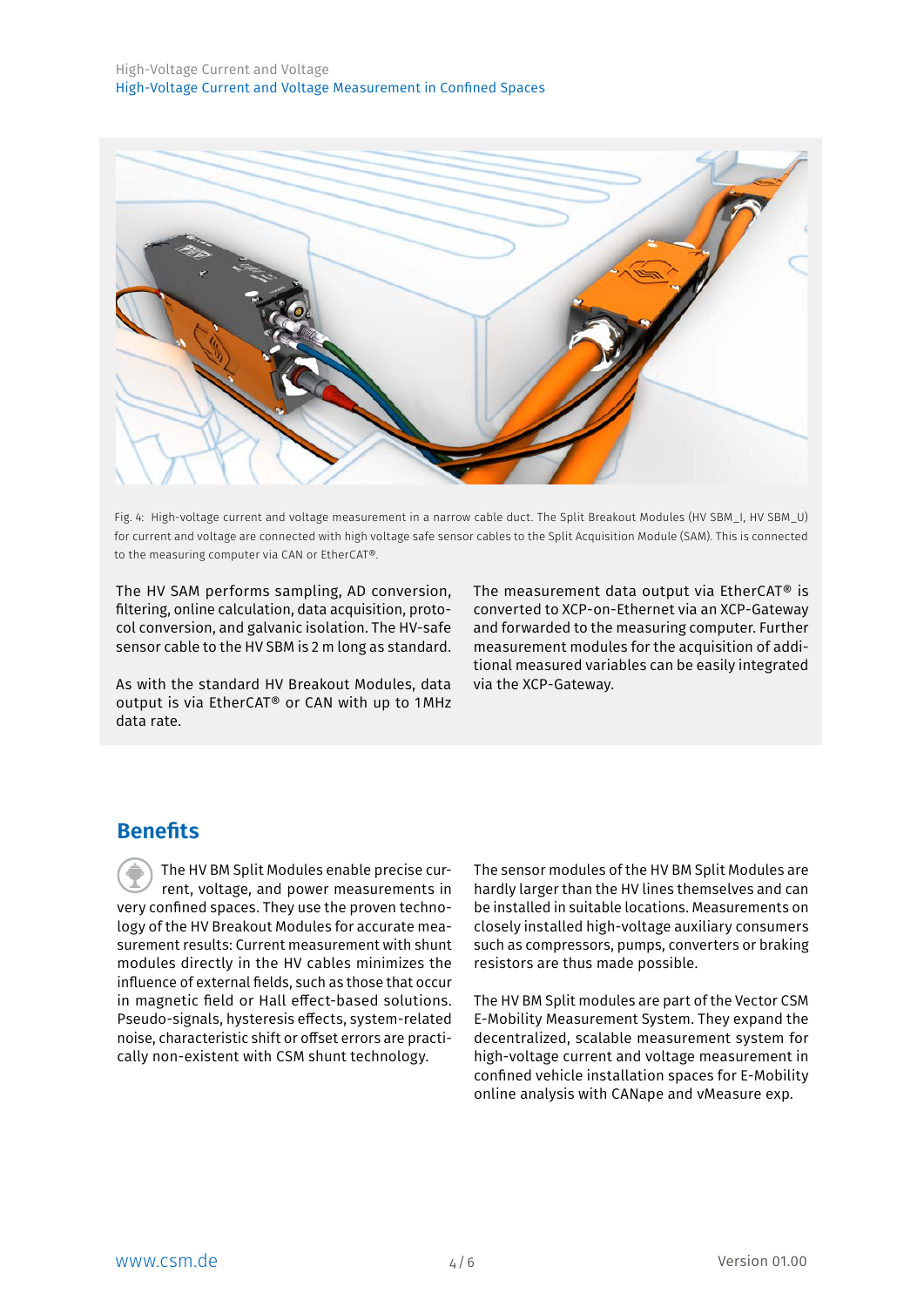### *Featured Products*

#### HV BM Split Modules

The HV BM Split Modules use the proven technology of the HV Breakout Modules and allow the measurement of current, voltage and power in very confined installation spaces. The components of the HV Breakout Modules have been "split" into individual sensor and measurement modules, which are connected via shielded, HV-safe sensor cables. This allows currents up to ±2,000 A (peak) and voltages up to ±2,000 V to be measured safely and precisely directly in the HV power cables and busbars.



#### XCP-Gateway Series

CSM's XCP-Gateway Series protocol converters were specially developed for CSM EtherCAT® measurement modules and for measurement tasks with multiple measurement channels and high measurement data rates. The XCP-Gateway is available in "Basic" and "pro" versions. The "pro" version has two CAN interfaces via which CAN-based CSM measurement modules can be connected and integrated into the XCP-on-Ethernet measurement data protocol. In the "pro" version, temperature data from the HV Breakout Modules can also be transferred directly via EtherCAT®.



CSM provides you with comprehensive complete packages consisting of measuring modules, sensors, connecting cables and software - customized to your individual needs.

Further information on our products are available on our website at www.csm.de or via e-mail sales@csm.de.